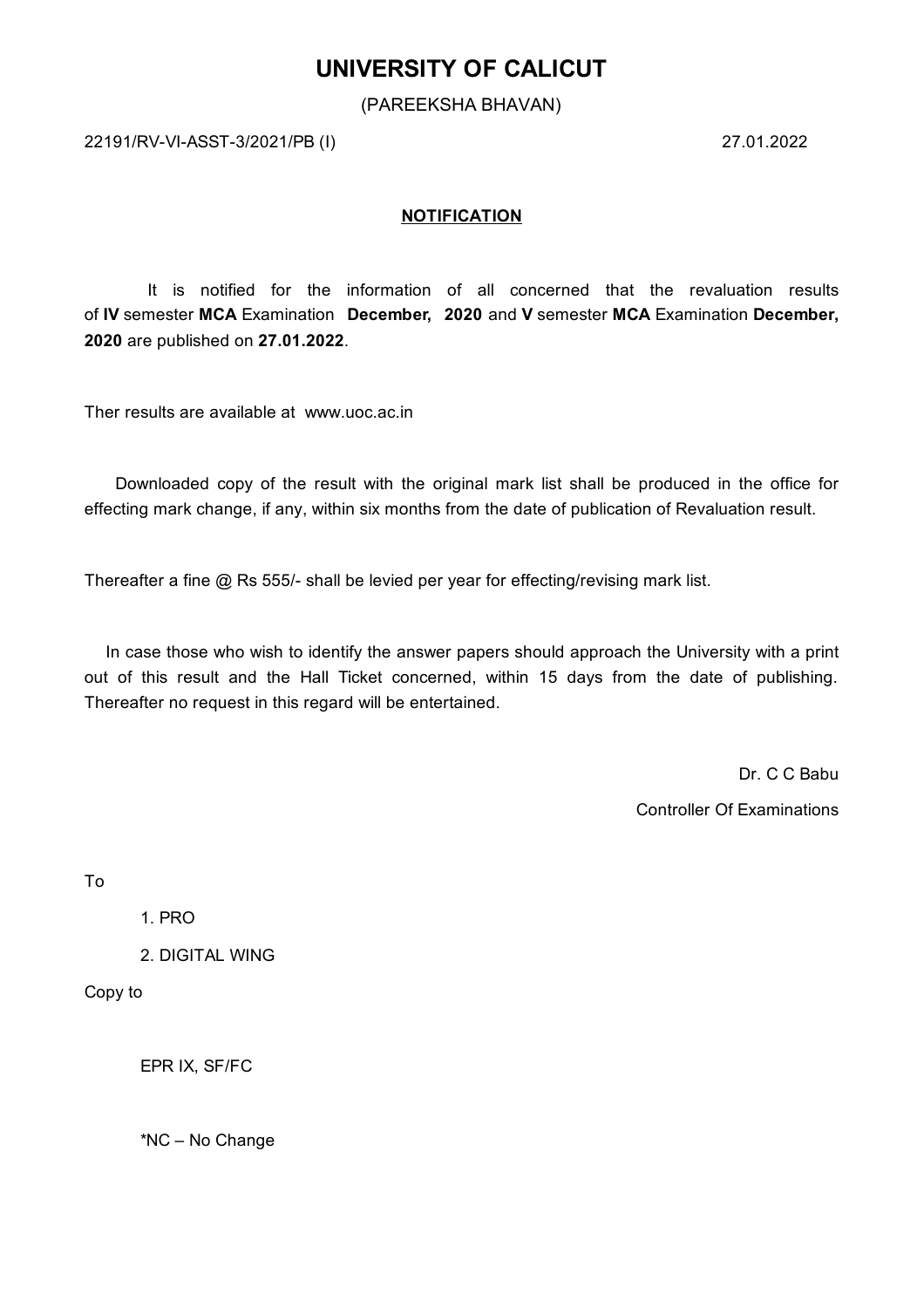# **Revaluation Result of IV semester MCA Examination December 2020**

| Sl.No.         | Name                | <b>Register Number</b> | Paper                                                                                                                              | Grade        |
|----------------|---------------------|------------------------|------------------------------------------------------------------------------------------------------------------------------------|--------------|
| $\mathbf{1}$   | <b>SHAMSIRA P.T</b> | CTAPMCA016             | WEB PROGRAMMING                                                                                                                    | U            |
| $\overline{2}$ | MAYA V P            | CUASMCA012             | DESIGNS AND ANALYSIS OF ALGORITHM                                                                                                  | NC           |
|                |                     | CUASMCA013             | DESIGNS AND ANALYSIS OF ALGORITHM                                                                                                  | D            |
| 3              | MITHA P G           |                        | ANDROID APPLICATION PROGRAMMING                                                                                                    | D            |
| $\overline{4}$ | MOHAMED FAYIS K     | CUASMCA014             | DESIGNS AND ANALYSIS OF ALGORITHM                                                                                                  | NC           |
| 5              | ROSHNA P RAJAN      | CUASMCA018             | ANDROID APPLICATION PROGRAMMING                                                                                                    | D            |
| 6              | SHANIYA N V         | CUASMCA022             | ANDROID APPLICATION PROGRAMMING                                                                                                    | D            |
| $\overline{7}$ | FEBINA. K           | IHASMCA009             | DESIGNS AND ANALYSIS OF ALGORITHM                                                                                                  | D            |
| 8              | SAHAL K             | IHASMCA014             | DESIGNS AND ANALYSIS OF ALGORITHM                                                                                                  | NC           |
| 9              | AJI V P             | JMAQMCA003             | WEB PROGRAMMING                                                                                                                    | $\mathbf C$  |
|                |                     |                        | C ADVANCED DBMS                                                                                                                    | NC           |
| 10             | AKHILA SUBRAMANIAN  | JMASMCA004             | COMPUTATIONAL INTELLIGENCE                                                                                                         | D            |
| 11             | ANJANA V            | JMASMCA009             | COMPUTATIONAL INTELLIGENCE                                                                                                         | $\, {\bf B}$ |
| 12             | LIMITHA K R         | JMASMCA017             | COMPUTATIONAL INTELLIGENCE                                                                                                         | $\mathbf{A}$ |
|                |                     |                        | CRYPTOGRAPHY AND NETWORK SECURITY<br>COMPUTATIONAL INTELLIGENCE<br>COMPUTATIONAL INTELLIGENCE<br>CRYPTOGRAPHY AND NETWORK SECURITY | NC           |
| 13             | MOHAMMED ANAS C     | JMASMCA020             |                                                                                                                                    | D            |
| 14             | NAYANA A NAIR       | JMASMCA021             |                                                                                                                                    | В            |
|                | SIVAPRASAD C S      | JMASMCA025             |                                                                                                                                    | NC           |
| 15             |                     |                        | COMPUTATIONAL INTELLIGENCE                                                                                                         | в            |
| 16             | VIJAY M C           | JMASMCA026             | COMPUTATIONAL INTELLIGENCE                                                                                                         | B            |
|                |                     |                        | SOFTWARE TESTING AND QUALITY<br>ASSURANCE                                                                                          | NC           |
|                |                     |                        |                                                                                                                                    |              |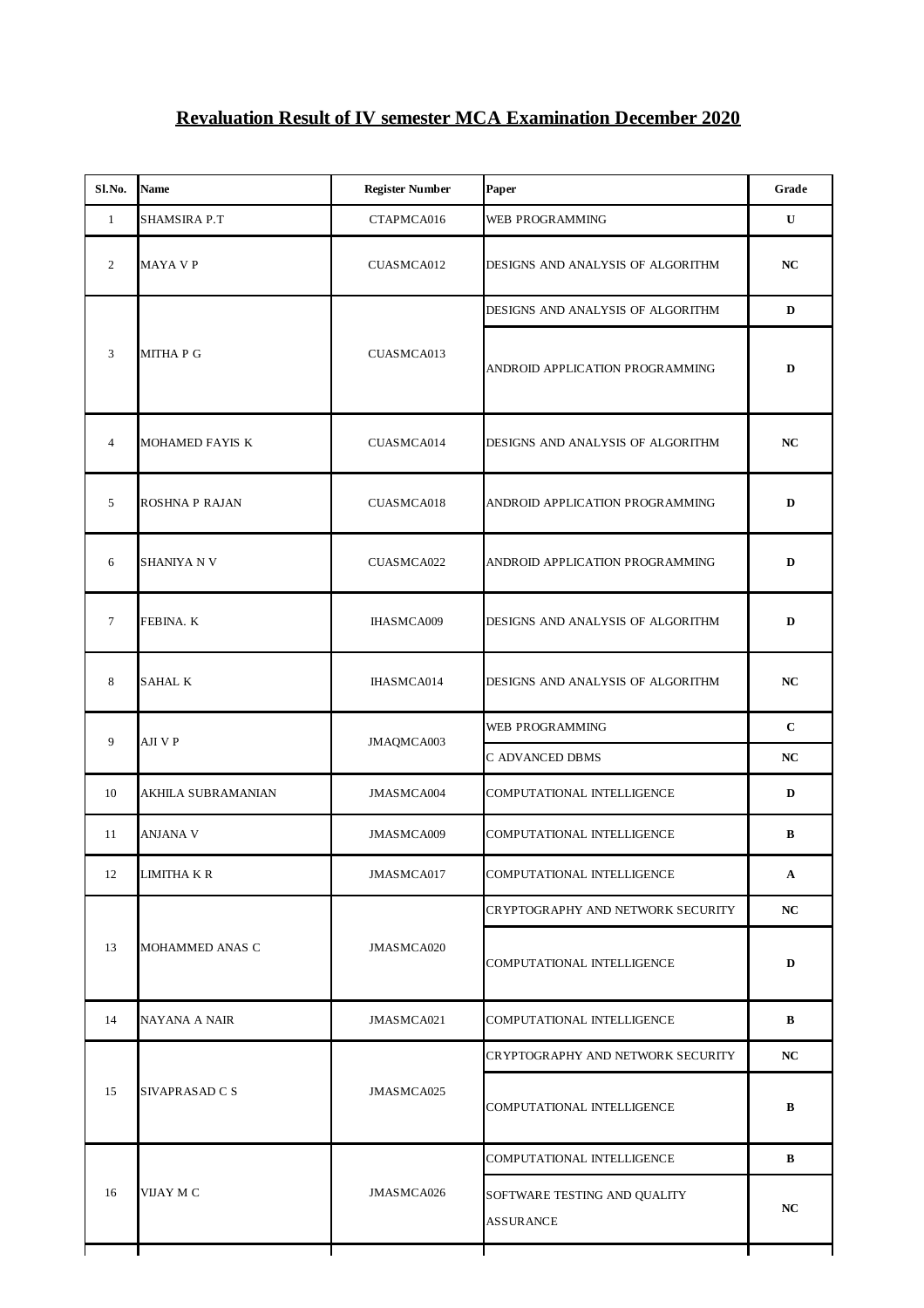| 17 | SANIYA T P     | TTASMCA012 | COMPUTATIONAL INTELLIGENCE                             | ⌒         |
|----|----------------|------------|--------------------------------------------------------|-----------|
| 18 | AJMAL HAMZA    | VAARMCA002 | SOFTWARE ARCHITECTURE AND PROJECT<br><b>MANAGEMENT</b> | <b>NC</b> |
| 19 | MIDHUN ASHOK.K | VAARMCA020 | CRYPTOGRAPHY AND NETWORK SECURITY                      | <b>NC</b> |

#### **RILESH K T**

DEPUTY REGISTRAR - RV Branch

for Controller of Examinations